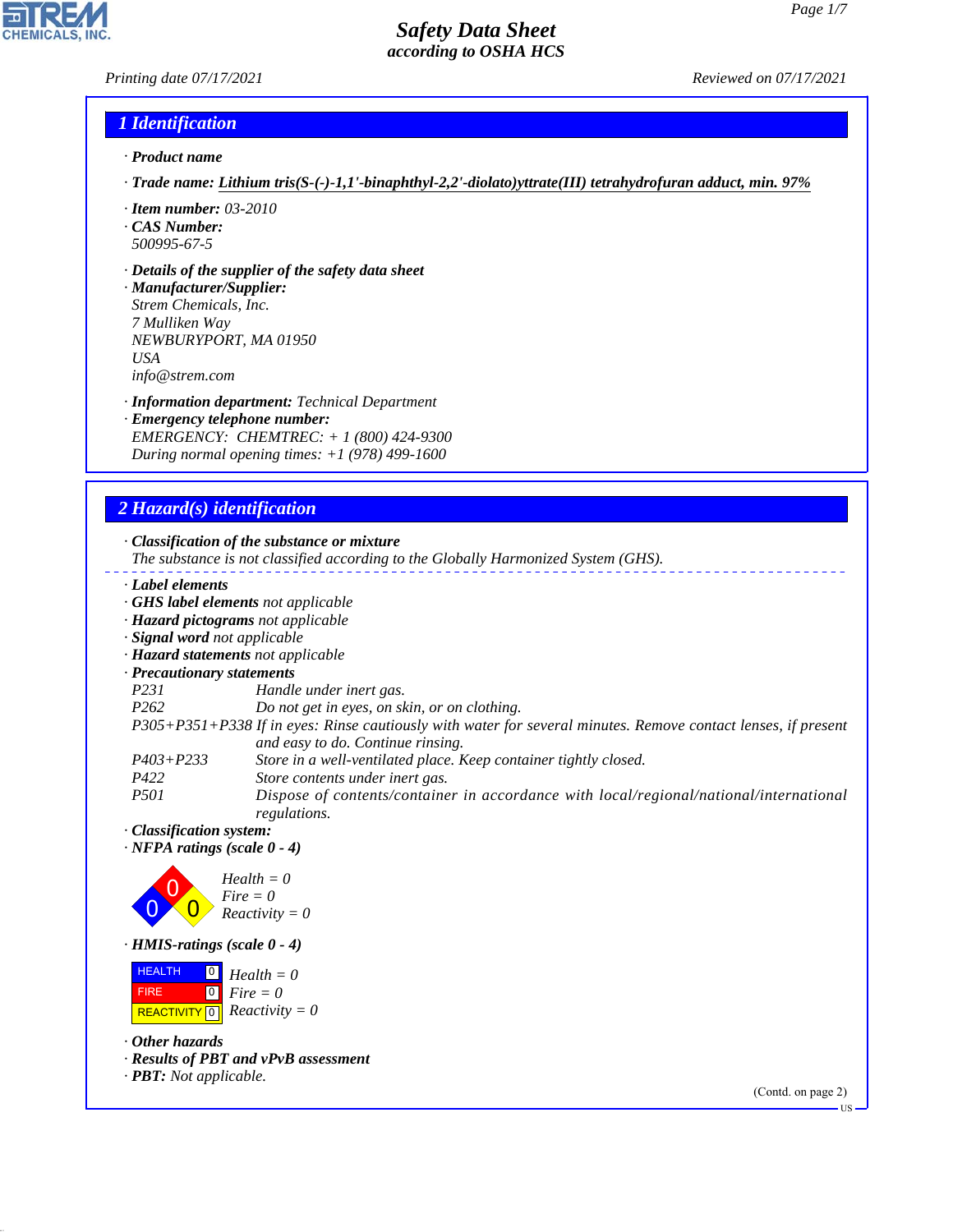*Printing date 07/17/2021 Reviewed on 07/17/2021*

*Trade name: Lithium tris(S-(-)-1,1'-binaphthyl-2,2'-diolato)yttrate(III) tetrahydrofuran adduct, min. 97%*

*· vPvB: Not applicable.*

(Contd. of page 1)

### *3 Composition/information on ingredients*

- *· Chemical characterization: Substances*
- *· CAS No. Description 500995-67-5 Lithium tris(S-(-)-1,1'-binaphthyl-2,2'-diolato) yttrate(III) tetrahydrofuran adduct, min. 97%*

## *4 First-aid measures*

#### *· Description of first aid measures*

- *· General information: No special measures required.*
- *· After inhalation: Supply fresh air; consult doctor in case of complaints.*
- *· After skin contact: Immediately rinse with water.*
- *· After eye contact: Rinse opened eye for several minutes under running water. Then consult a doctor.*
- *· After swallowing: If symptoms persist consult doctor.*
- *· Information for doctor:*
- *· Most important symptoms and effects, both acute and delayed No further relevant information available.*
- *· Indication of any immediate medical attention and special treatment needed*
- *No further relevant information available.*

## *5 Fire-fighting measures*

- *· Extinguishing media*
- *· Suitable extinguishing agents: Use fire fighting measures that suit the environment.*
- *· Special hazards arising from the substance or mixture No further relevant information available.*
- *· Advice for firefighters*
- *· Protective equipment: No special measures required.*

## *6 Accidental release measures*

- *· Personal precautions, protective equipment and emergency procedures Not required.*
- *· Environmental precautions: No special measures required.*
- *· Methods and material for containment and cleaning up: Dispose contaminated material as waste according to item 13.*
- *· Reference to other sections*
- *See Section 7 for information on safe handling.*
- *See Section 8 for information on personal protection equipment.*
- *See Section 13 for disposal information.*
- *· Protective Action Criteria for Chemicals*
- *· PAC-1:*

*Substance is not listed.*

*· PAC-2:*

44.1.1

*Substance is not listed.*

(Contd. on page 3)

US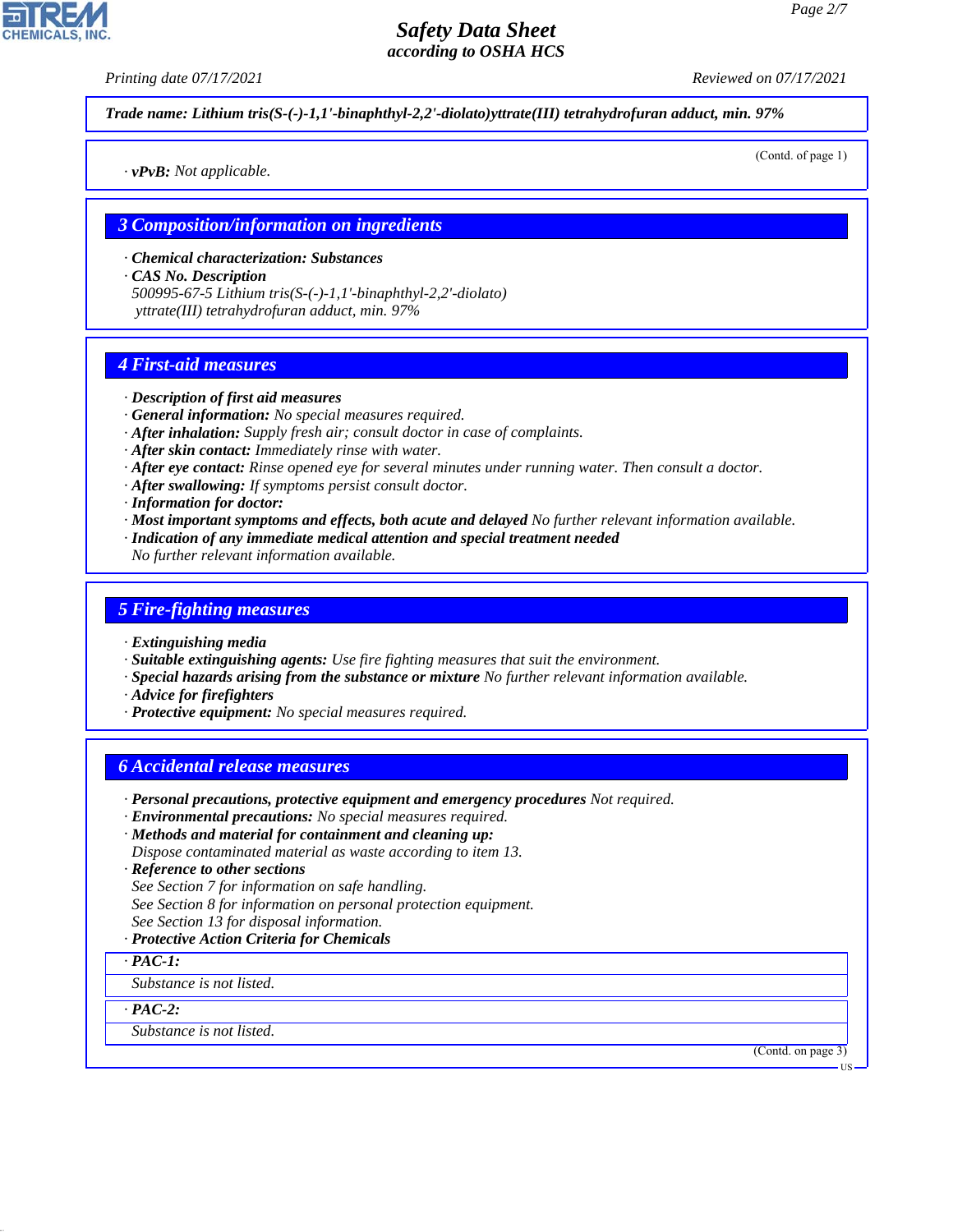*Printing date 07/17/2021 Reviewed on 07/17/2021*

*Trade name: Lithium tris(S-(-)-1,1'-binaphthyl-2,2'-diolato)yttrate(III) tetrahydrofuran adduct, min. 97%*

(Contd. of page 2)

*Substance is not listed.*

## *7 Handling and storage*

#### *· Handling:*

*· PAC-3:*

*· Precautions for safe handling No special measures required. Open and handle receptacle with care.*

*· Information about protection against explosions and fires: No special measures required.*

- *· Conditions for safe storage, including any incompatibilities*
- *· Storage:*
- *· Requirements to be met by storerooms and receptacles: No special requirements.*
- *· Information about storage in one common storage facility: Not required.*
- *· Further information about storage conditions: Store in cool, dry conditions in well sealed receptacles.*
- *· Specific end use(s) No further relevant information available.*

## *8 Exposure controls/personal protection*

- *· Additional information about design of technical systems: No further data; see item 7.*
- *· Control parameters*
- *· Components with limit values that require monitoring at the workplace: Not required.*
- *· Additional information: The lists that were valid during the creation were used as basis.*
- *· Exposure controls*
- *· Personal protective equipment:*
- *· General protective and hygienic measures:*
- *The usual precautionary measures for handling chemicals should be followed.*
- *· Breathing equipment: Not required.*
- *· Protection of hands:*



44.1.1

\_S*Protective gloves*

*The glove material has to be impermeable and resistant to the product/ the substance/ the preparation. Due to missing tests no recommendation to the glove material can be given for the product/ the preparation/ the chemical mixture.*

*Selection of the glove material on consideration of the penetration times, rates of diffusion and the degradation · Material of gloves*

- *The selection of the suitable gloves does not only depend on the material, but also on further marks of quality and varies from manufacturer to manufacturer.*
- *· Penetration time of glove material*
- *The exact break through time has to be found out by the manufacturer of the protective gloves and has to be observed.*
- *· Eye protection: Safety glasses*

(Contd. on page 4)

**HS**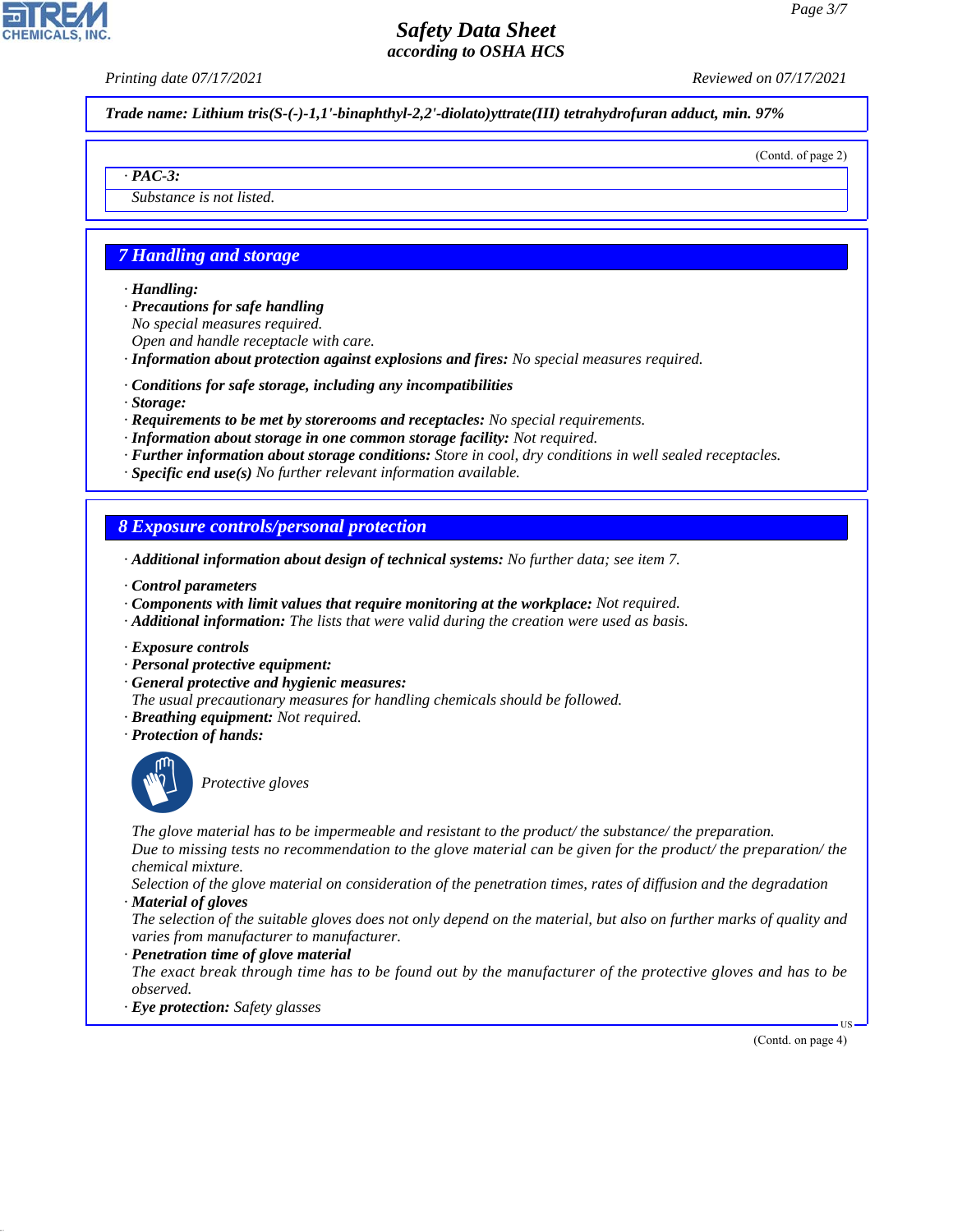$\overline{\mathbf{r}}$ 

**CHEMICALS, INC.** 

*Printing date 07/17/2021 Reviewed on 07/17/2021*

*Trade name: Lithium tris(S-(-)-1,1'-binaphthyl-2,2'-diolato)yttrate(III) tetrahydrofuran adduct, min. 97%*

(Contd. of page 3)

|                                                                                  | <b>9 Physical and chemical properties</b>     |  |  |
|----------------------------------------------------------------------------------|-----------------------------------------------|--|--|
| · Information on basic physical and chemical properties<br>· General Information |                                               |  |  |
| $\cdot$ Appearance:                                                              |                                               |  |  |
| Form:                                                                            | Powder                                        |  |  |
| Color:                                                                           | White                                         |  |  |
| Odor:                                                                            | undistinguishable                             |  |  |
| · Odor threshold:                                                                | Not determined.                               |  |  |
| $\cdot$ pH-value:                                                                | Not applicable.                               |  |  |
| $\cdot$ Change in condition                                                      |                                               |  |  |
| <b>Melting point/Melting range:</b>                                              | Undetermined.                                 |  |  |
| <b>Boiling point/Boiling range:</b>                                              | Undetermined.                                 |  |  |
| · Flash point:                                                                   | Not applicable.                               |  |  |
| · Flammability (solid, gaseous):                                                 | Product is not flammable                      |  |  |
| · Ignition temperature:                                                          |                                               |  |  |
| <b>Decomposition temperature:</b>                                                | Not determined.                               |  |  |
| $\cdot$ Auto igniting:                                                           | Not determined.                               |  |  |
| · Danger of explosion:                                                           | Product does not present an explosion hazard. |  |  |
| $\cdot$ Explosion limits:                                                        |                                               |  |  |
| Lower:                                                                           | Not determined.                               |  |  |
| <b>Upper:</b>                                                                    | Not determined.                               |  |  |
| · Vapor pressure:                                                                | Not applicable.                               |  |  |
| $\cdot$ Density:                                                                 | Not determined.                               |  |  |
| · Relative density                                                               | Not determined.                               |  |  |
| · Vapor density                                                                  | Not applicable.                               |  |  |
| $\cdot$ Evaporation rate                                                         | Not applicable.                               |  |  |
| · Solubility in / Miscibility with                                               |                                               |  |  |
| Water:                                                                           | Insoluble.                                    |  |  |
| · Partition coefficient (n-octanol/water): Not determined.                       |                                               |  |  |
| · Viscosity:                                                                     |                                               |  |  |
| Dynamic:                                                                         | Not applicable.                               |  |  |
| Kinematic:                                                                       | Not applicable.                               |  |  |
| · Solvent content:                                                               |                                               |  |  |
| Organic solvents:                                                                | $0.0\%$                                       |  |  |
| <b>VOC</b> content:                                                              | 0.0 g/l / 0.00 lb/gl                          |  |  |
| <b>Solids content:</b>                                                           | 100.0%                                        |  |  |
| $\cdot$ Other information                                                        | No further relevant information available.    |  |  |

# *10 Stability and reactivity*

*· Reactivity No further relevant information available.*

*· Chemical stability*

44.1.1

*· Thermal decomposition / conditions to be avoided: No decomposition if used according to specifications.*

*· Possibility of hazardous reactions No dangerous reactions known.*

(Contd. on page 5)

 $-US$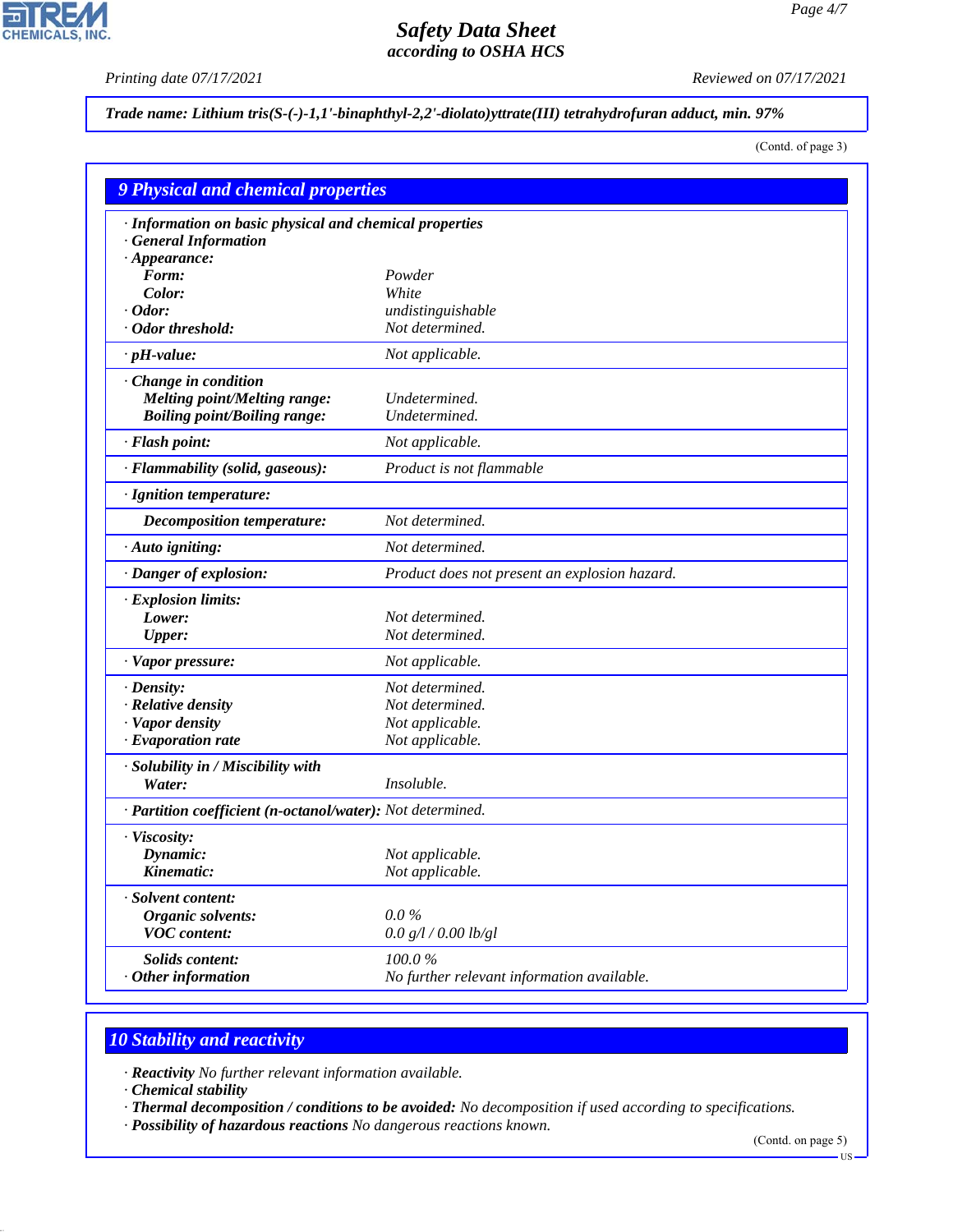*Printing date 07/17/2021 Reviewed on 07/17/2021*

*Trade name: Lithium tris(S-(-)-1,1'-binaphthyl-2,2'-diolato)yttrate(III) tetrahydrofuran adduct, min. 97%*

- *· Conditions to avoid No further relevant information available.*
- *· Incompatible materials: No further relevant information available.*
- *· Hazardous decomposition products: No dangerous decomposition products known.*

## *11 Toxicological information*

*· Information on toxicological effects*

*· Acute toxicity:*

*· Primary irritant effect:*

*· on the skin: No irritant effect.*

*· on the eye: No irritating effect.*

*· Sensitization: No sensitizing effects known.*

*· Additional toxicological information:*

*When used and handled according to specifications, the product does not have any harmful effects according to our experience and the information provided to us.*

*The substance is not subject to classification.*

### *· Carcinogenic categories*

*· IARC (International Agency for Research on Cancer)*

*Substance is not listed.*

*· NTP (National Toxicology Program)*

*Substance is not listed.*

*· OSHA-Ca (Occupational Safety & Health Administration)*

*Substance is not listed.*

## *12 Ecological information*

*· Toxicity*

- *· Aquatic toxicity: No further relevant information available.*
- *· Persistence and degradability No further relevant information available.*
- *· Behavior in environmental systems:*
- *· Bioaccumulative potential No further relevant information available.*
- *· Mobility in soil No further relevant information available.*
- *· Additional ecological information:*
- *· General notes: Not known to be hazardous to water.*
- *· Results of PBT and vPvB assessment*
- *· PBT: Not applicable.*
- *· vPvB: Not applicable.*
- *· Other adverse effects No further relevant information available.*

## *13 Disposal considerations*

- *· Waste treatment methods*
- *· Recommendation: Disposal must be made according to official regulations.*
- *· Uncleaned packagings:*

44.1.1

*· Recommendation: Disposal must be made according to official regulations.*

(Contd. on page 6)

US

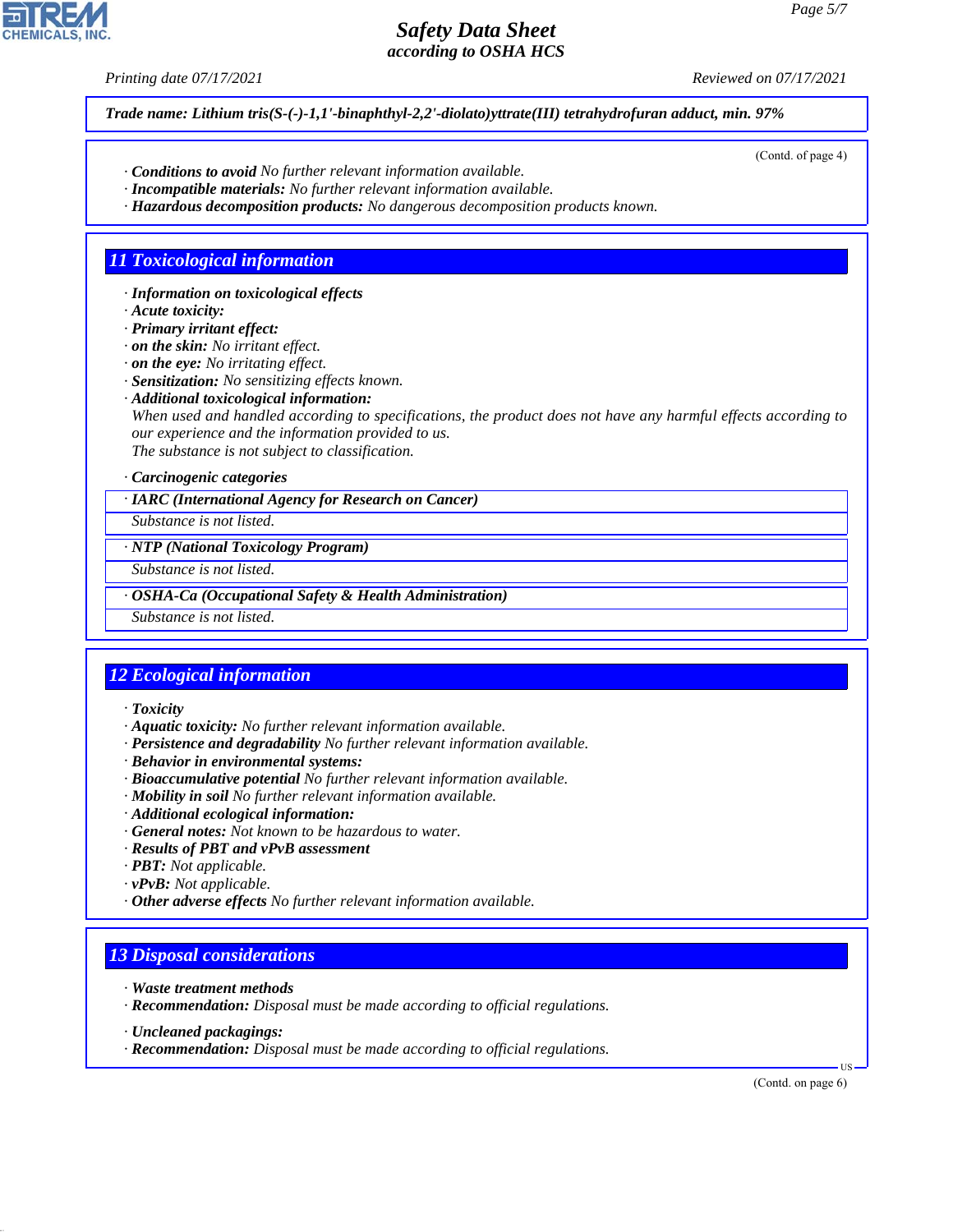

*Page 6/7*

*Printing date 07/17/2021 Reviewed on 07/17/2021*

*Trade name: Lithium tris(S-(-)-1,1'-binaphthyl-2,2'-diolato)yttrate(III) tetrahydrofuran adduct, min. 97%*

(Contd. of page 5)

| <b>14 Transport information</b>                                                     |                 |
|-------------------------------------------------------------------------------------|-----------------|
| $\cdot$ UN-Number<br>· DOT, ADN, IMDG, IATA                                         | not regulated   |
| $\cdot$ UN proper shipping name<br>· DOT, ADN, IMDG, IATA                           | not regulated   |
| $\cdot$ Transport hazard class(es)                                                  |                 |
| · DOT, ADN, IMDG, IATA<br>$\cdot$ Class                                             | not regulated   |
| · Packing group<br>· DOT, IMDG, IATA                                                | not regulated   |
| · Environmental hazards:<br>$\cdot$ Marine pollutant:                               | No              |
| · Special precautions for user                                                      | Not applicable. |
| · Transport in bulk according to Annex II of<br><b>MARPOL73/78 and the IBC Code</b> | Not applicable. |
| · UN "Model Regulation":                                                            | not regulated   |

## *15 Regulatory information*

*· Safety, health and environmental regulations/legislation specific for the substance or mixture · Sara*

*· Section 355 (extremely hazardous substances):*

*Substance is not listed.*

*· Section 313 (Specific toxic chemical listings):*

*Substance is not listed.*

*· TSCA (Toxic Substances Control Act):*

*Substance is not listed.*

*· Proposition 65*

*· Chemicals known to cause cancer:*

*Substance is not listed.*

*· Chemicals known to cause reproductive toxicity for females:*

*Substance is not listed.*

*· Chemicals known to cause reproductive toxicity for males:*

*Substance is not listed.*

*· Chemicals known to cause developmental toxicity:*

*Substance is not listed.*

*· Carcinogenic categories*

*· EPA (Environmental Protection Agency)*

*Substance is not listed.*

*· TLV (Threshold Limit Value established by ACGIH)*

*Substance is not listed.*

44.1.1

(Contd. on page 7)

US